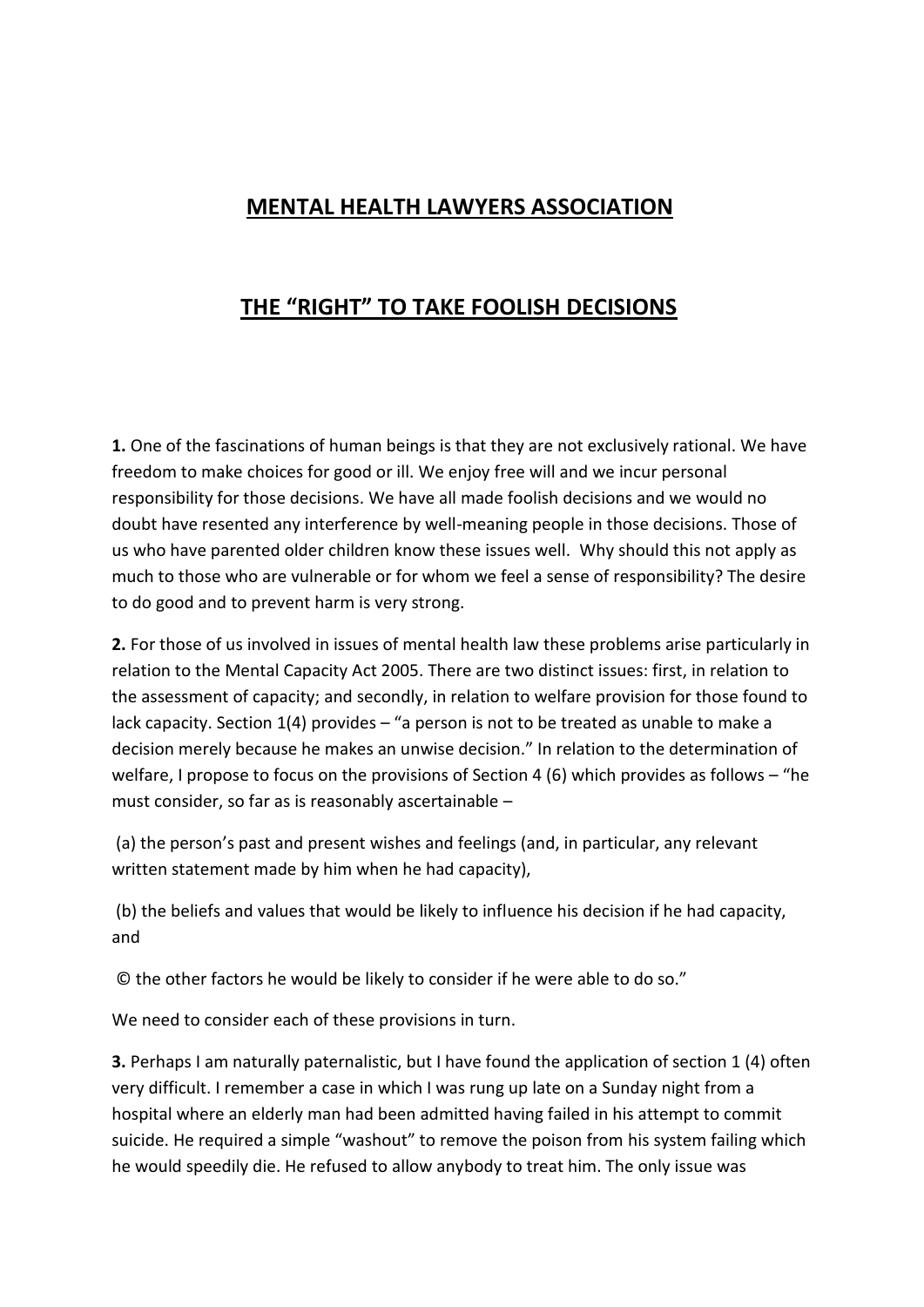whether or not he had capacity. All the medical staff and his family, who were present, opposed his decision. However, not only was there nothing to displace the presumption in favour of capacity, it was apparent from conversations with members of the family that he knew his own mind. Accordingly treatment had to be refused and he died that night. On another occasion, a woman wished to resume cohabitation with her husband who had completed a licence period having served 13 years in prison for the abuse of his previous wives. The Court of Appeal held that I was wrong in those circumstances to conclude that she lacked capacity on a proper application of this statutory provision. Again, I was involved in a case with a wealthy elderly man who, to the horror of his family, had formed an emotional attachment to and wished to marry his carer. Whatever the motives of any of the parties, it was clear that, although he lacked capacity in many areas, this was not one of them.

**4.** These cases raise very difficult issues for those of us who have been trained to a protective instinct. It is difficult for family lawyers to set aside those instincts and to allow people to do that which the court and others consider manifestly unwise. However, that is to avoid the first and most important question of all: who is responsible for the making of this decision? If it is the court, that is one thing but, if it is not, then the merits of the decision are simply no business of the court. I may feel that I have a responsibility by virtue of my position but in truth I have none unless a person lacks capacity.

**5.** The position in law is of course very different if a finding has been made that the person lacks capacity. The court's duty by virtue of section 1 (5) is that any decision made for or on behalf of a person who lacks capacity must be done or made in his best interests. At the end of the day, what is in someone's best interests is the responsibility of the decision maker, in my case the judge. However, in forming that view the court must have regard to all the provisions of the Act and in particular of section 4. In subsection 6 there is introduced a significant subjective element based on the views, wishes and beliefs of the person concerned. While such views do not bind a judge, they are clearly of considerable importance.

**6.** Earlier this year in a case concerning a possible abortion, I tried to make it clear that in my view it was not the intention of the Act to wrap the person concerned in cotton wool and protect them from all the vicissitudes of life. In my experience there are two distinctive types of case in which these issues can be of considerable importance. The first relates to those (usually elderly) who wish to return to their home or their family when it is the view of all professionals that they should be cared for in a residential setting. There are a number of reported cases on this subject in which the court has gone against the combined professional advice in the case because the view is taken that emotional needs matter as much, if not more, than physical care and safety. These can be very difficult judgments and one can well understand why professionals are particularly anxious to safeguard physical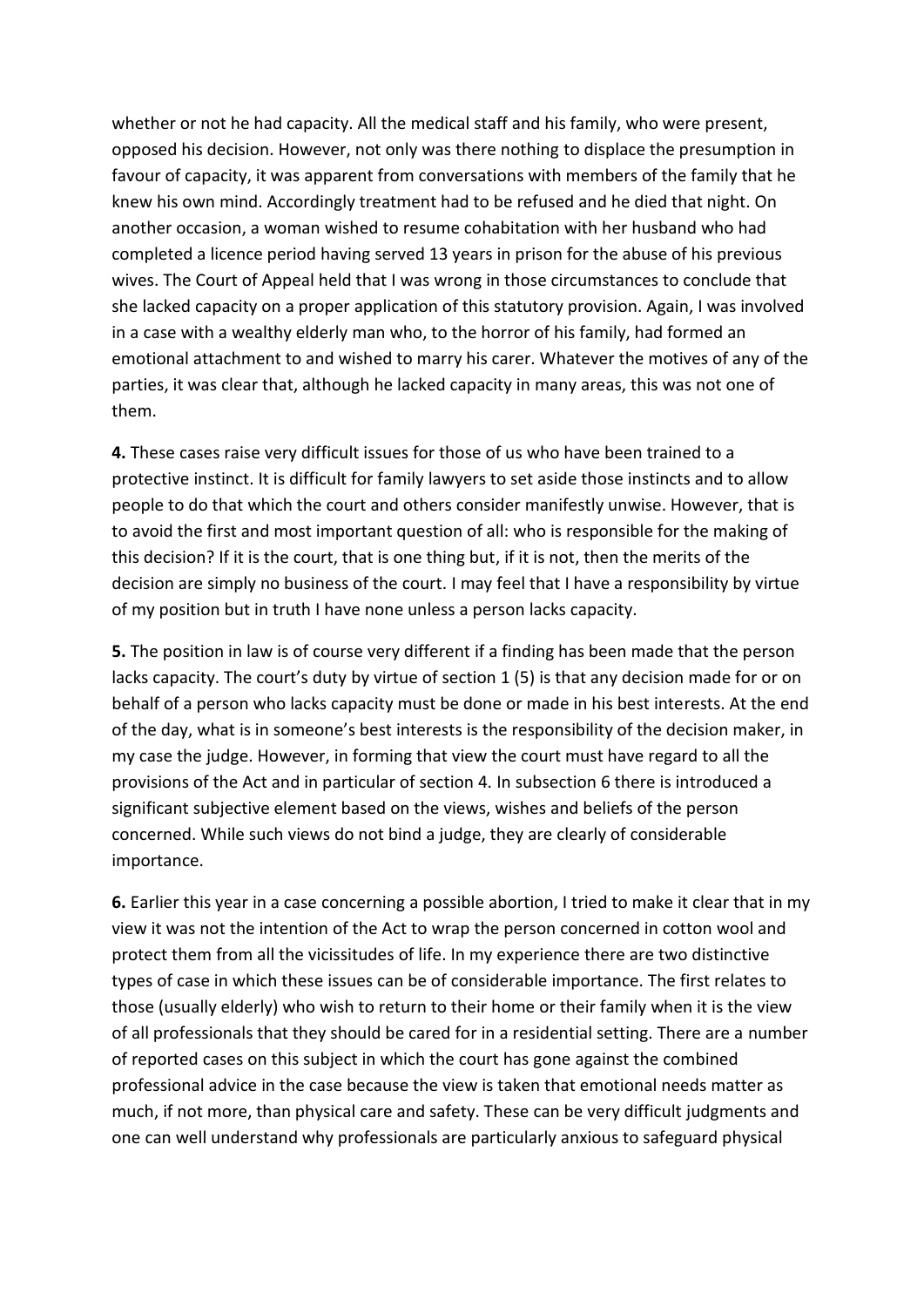welfare. But there is more to life than food, clothing, warmth and cleanliness. This is particularly so, in my opinion, where a person has a limited life expectancy.

**7.** The second general area relates to choice of relationships. Those whom others do not think to be good for us may nevertheless be very important. It may be that the overall balance of quality-of-life may involve a potentially risky relationship rather than its proscription. Two immediate examples spring to mind. The first relates to the woman who wished to resume a relationship with the man whom she had married notwithstanding his abuse of his previous wives. Having held that she lacked capacity, I nevertheless made provision for the resumption of that relationship not least because her own beliefs and values were such that she wanted to honour the marriage bond. Again one has allowed relationships with family members whose principal motive may be to undermine the main welfare plan but who will remain nevertheless very important to the person concerned. It is probably fair to say that all relationships involve risk to a greater or lesser extent, and it is difficult to see why those who lack capacity should be placed in so different a position to the rest of the population provided they are not at risk of significant abuse.

**8.** A more general example is to be found where people place themselves at risk of abuse but the level of protection required is such as to be simply oppressive. Thus where a woman lacked capacity to consent to sexual relations but was in fact unable really well to resist anything in trousers, a protective regime of round-the-clock  $2 - 1$  supervision was required. Whilst that may have been right in the short term and to allow her to acquire selfprotection skills, it was clearly oppressive in the long-term and her interests required that risks should be taken. Obviously she was going to make foolish decisions but the only alternative was a form of indefinite civil imprisonment.

**9.** All these decisions were taken in the light of professional evidence as to risk and danger. In those circumstances it is readily understandable that the authorities themselves were not prepared to incur that risk. That is the proper function of the judge who, after all, enjoys a much greater degree of protection than does a doctor or a social worker. Not only are the media usually a little more restrained in their criticism but also judges are very difficult to get rid of – no High Court Judge has been dismissed (as far as I know) since 1689! I think we have to be sensitive to the pressures that operate on public bodies but at the same time be willing to assume responsibility for running risks where the general interests of the person concerned seem so to require.

**10.** There is clearly a fine line between compliance with section 1 (5) and the running of the sort of risks described above. Part of the solution may be found in section 1 (6) which encourages decisions that are "less restrictive of the person's rights and freedom of action". In contact cases in family law I have sometimes employed the approach of permitting contact where "it is not inconsistent with the welfare of the child". I think a similar approach may be justified when dealing with persons who lack capacity when the choice is between greater or lesser restriction. The purpose of the jurisdiction is to enable those who lack